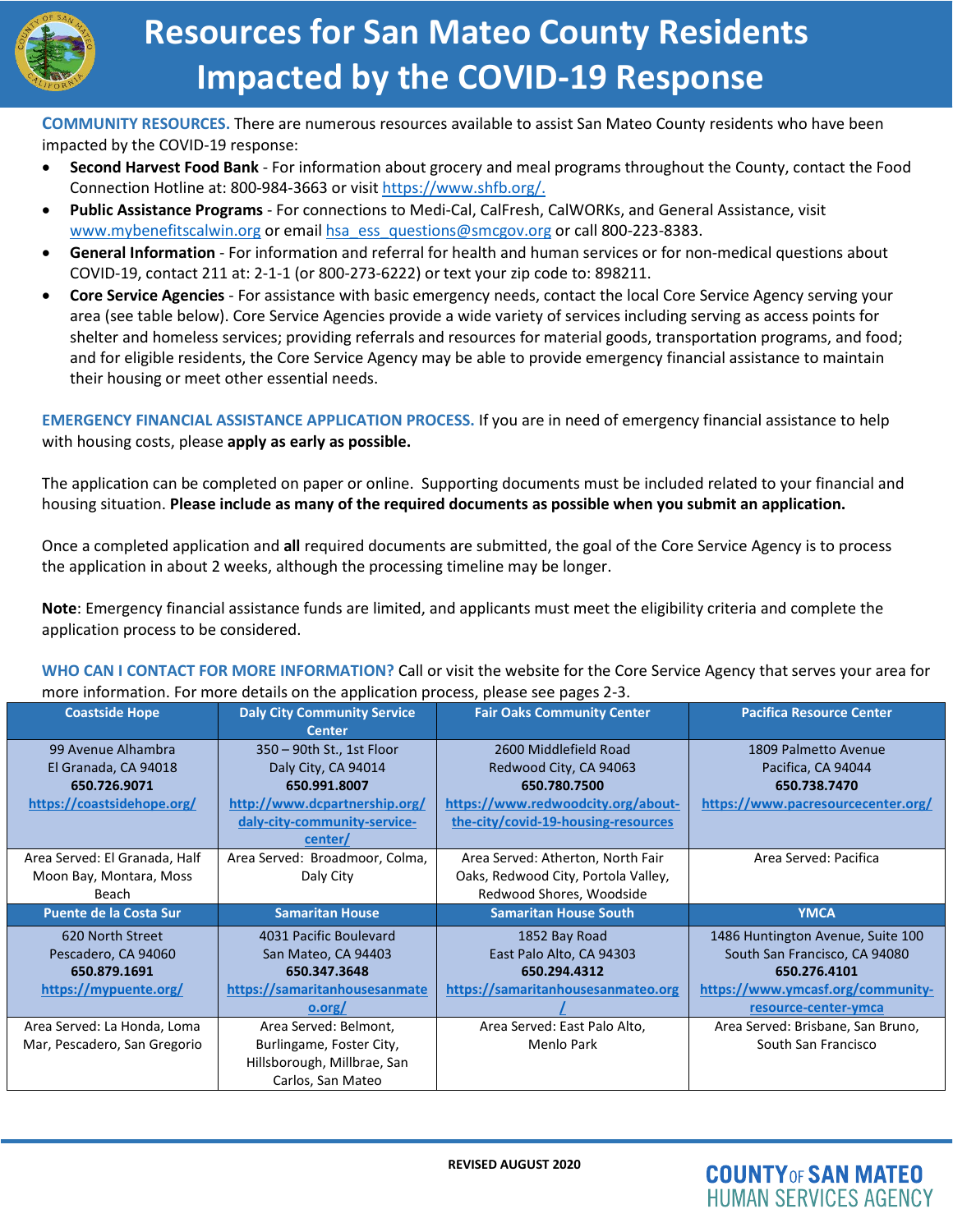# **Detailed Information on Applying for Emergency Financial Assistance Through the Core Service Agencies**

#### **WHAT IS THE APPLICATION PROCESS?**

To apply for emergency financial assistance, call or go to the website for the Core Service Agency that serves your area of the County (see table on page 2). They will provide you with an overview of the process to submit an application, what information is needed about your household and current situation, and which additional documents are required. Please note that many of the Core Service Agencies offer an online application option, for faster response**.** Upon request, a paper application can be sent to your home**.**

**Please include with your application as many of the required documents as possible.** These documents are a critical part of the application process to verify eligibility. Applications that include the required documents can be reviewed much faster than applications without the documents.

#### **WHAT DOCUMENTS ARE REQUIRED TO BE SENT WITH MY APPLICATION?**

#### • **Financial resources**

- o If anyone in the household is currently employed, verification of income within the past 30 days (recent paycheck stubs or other employment income verification)
- o If anyone in the household has other, non-employment income, verification of those income sources (such as EDD/unemployment, CalWORKs, child support, Social Security income)
- o Verification of a reduction of hours or loss of income due to COVID-19 (employer lay-off letter, notice of business closure)
- $\circ$  Copies of current month's or last month's bank statements (1<sup>st</sup> page that lists summary of accounts)
- **Housing information**
	- o Copy of your rental agreement, lease, sub-lease, or room rental document
- **Identification** 
	- o An identification document for each member of the household (Driver's License, passport, permanent resident card, school ID, or other document)
	- o If identification documents are not available for children in the household, the Core Service Agencies may be able to waive this requirement for the children
	- o Note: these documents are utilized to verify identity; they are not utilized for citizenship or residency information, as there is no eligibility criteria related to citizenship or residency
- **Verification of need**
	- o Statement from landlord on how much is owed, eviction notice, notice of delinquent rent, 3 day pay or quit

**If you are not able to provide all of the documents at the time of application submission, you can still submit your initial application, but please continue to gather any outstanding documents,** as the Core Service Agency assisting you will be required to gather these from you prior to moving your application forward in the review process. Core Service Agencies may request additional documentation depending on the circumstances of the applicant and what assistance is being requested. Please contact the Core Service Agency if you have any questions about the required documents.

**WHAT TYPE OF ASSISTANCE CAN I APPLY FOR?** Emergency Financial Assistance can be requested to help pay for emergency needs, based on eligibility criteria and funding availability, including rent, deposit or mortgage assistance, utility arrears or deposits, transportation assistance such as car repair or registration if linked to critical needs, or other essential needs, such as medical expenses, as determined on a case by case basis.

**Funds are limited** and will be distributed based on eligibility and funding availability, through the Emergency Financial Assistance programs at the Core Service Agencies, including a new COVID-19 Emergency Financial Assistance program.